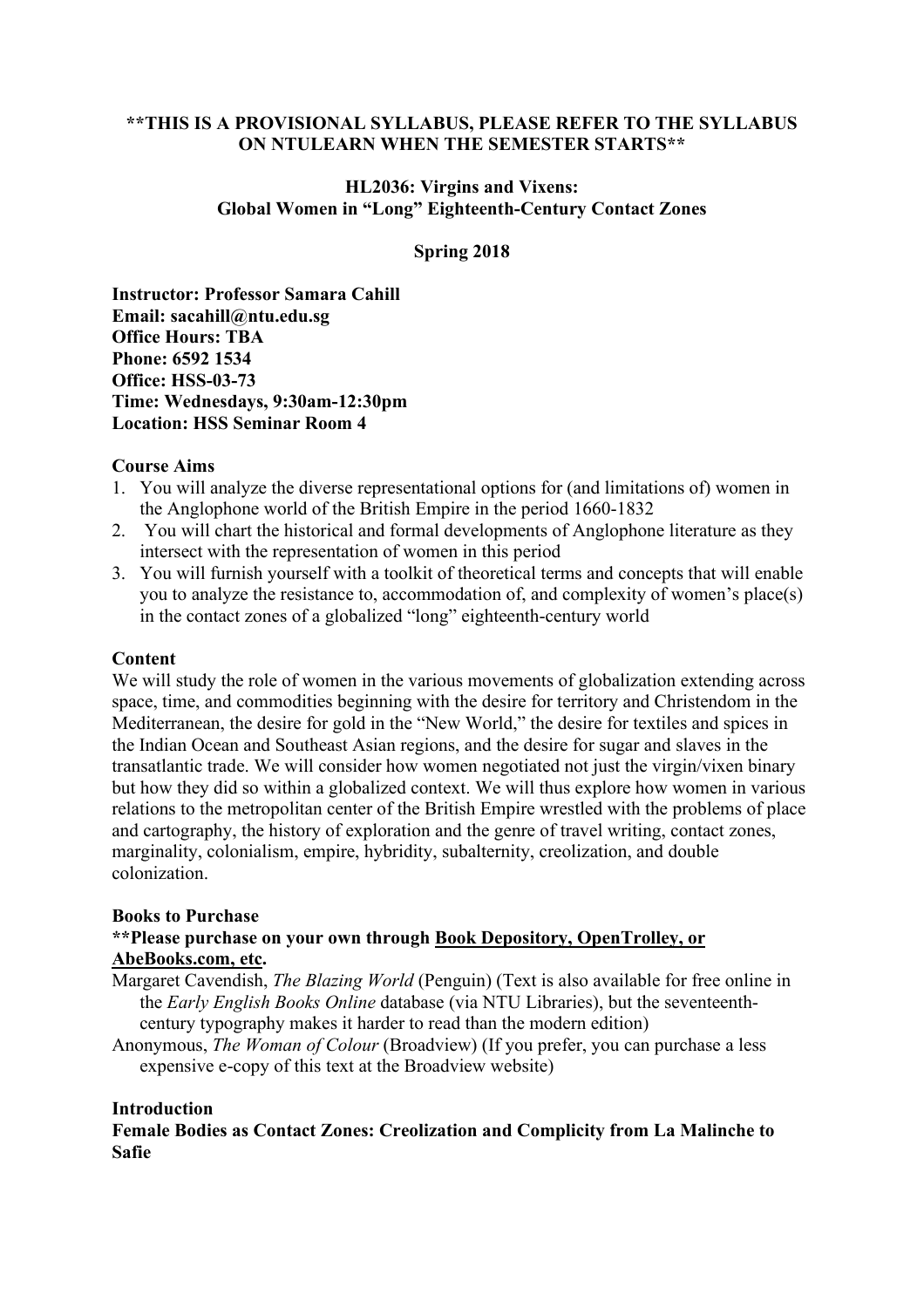Week 1 Introductions Please read ahead of first class meeting: postcolonial theory terms; Carmen Tafolla, "La Malinche"; excerpt from *Frankenstein* (NTULearn)

## **Mediterranean/Christendom**

Week 2 – Travel Writing Excerpts from Lady Mary Wortley Montagu, *Turkish Embassy Letters* (NTULearn)

Week 3 – Exploration, Discovery, and Mission Margaret Cavendish, *The Blazing World*

### **New World/Gold**

Week 4 **-** The Black Legend and the Ottoman Mediterranean – The First Globalization Excerpt from Bartolome de las Casas; Excerpt from *Atlas Maritimus* on Asia vs. America and Africa; Excerpt from *Robinson Crusoe* on conquistadores and cultural relativism; Excerpt from *Gulliver's Travels* on empire and colonialism (NTULearn)

Week 5 - Contractions of Body, Space, and Time Penelope Aubin, *Noble Slaves* (1722) – available in *Eighteenth-Century Collections Online* (ECCO) database

### **Indian Ocean/Textiles and Spice Trade**

Week 6 - Nation, Empire, Luxury, and Exclusion Jane Barker, *The Lining of the Patch-Work Screen* (1726) (NTULearn)

Week 7 – Colonial Anxiety and Exoticism Excerpts from Thomas De Quincey, *Confessions of an English Opium-Eater* (1821) (NTULearn)

### **Midterm Recess**

### **Transatlantic/Sugar and Slaves**

Week 8 – Creole Degeneracy William Pittis (?), *The Jamaica Lady* (1720) – available on ECCO

Week 9 - Marriage, Miscegenation, and Independence Anonymous, *The Woman of Color* (1808)

Week 10 – Slavery and Abolition Excerpts, Mary Prince, *The History of Mary Prince, A West Indian Slave* (1831), excerpted from Signet Classics edition (NTULearn)

**Writing Back to Empire**  Week 11 – Pacifism and Protest